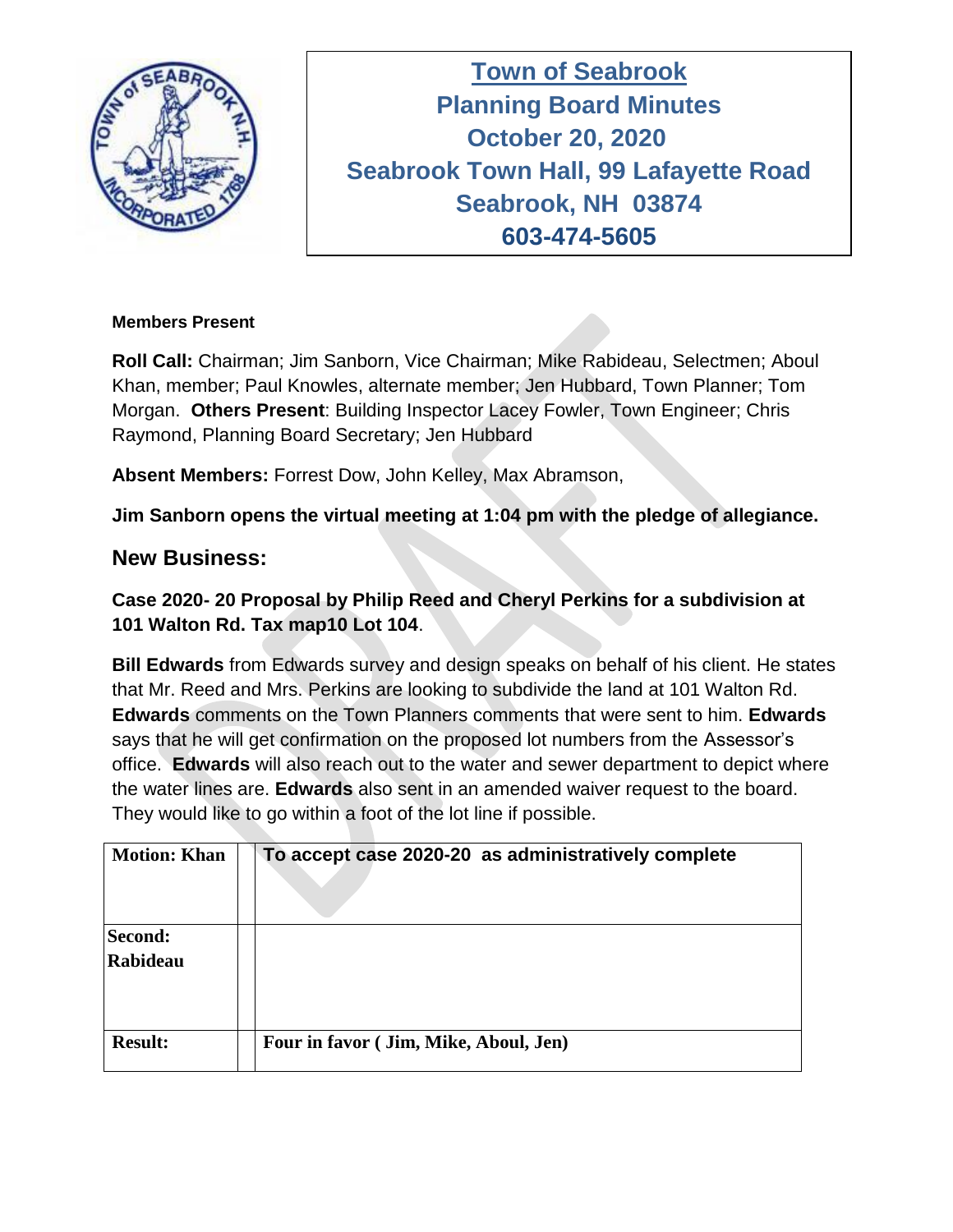**Morgan** would like the plan to be seen by everyone on the meeting. **Morgan** would like to ask in terms of the driveway are there any issues with the topographic that will make it difficult. **Edwards** doesn't think so. He states that it is a pretty flat lot. **Morgan** would also like to see boundary monuments on the final plan. Edwards states that he needs to double check with the water and sewer superintendent about where the proper lines will run. **Morgan** would like to know if they are going to need an easement to cross over the other lot. **Edwards** doesn't believe so. **Koko Perkins** said that water will be all set. He discussed it that day. It's getting kind of late for a cut in the road and for sewerage he may need to get an easement. The rest of the utilities are straight up the driveway. **Khan** would like to know that when the season gets better will they then make a cut in the road for the water lines. **Perkins** states that it may be in everyone's best interest to tap into 101's existing line. **Khan** would like to know if there is any confirmation from Curtis on this matter. At this time there is no confirmation from Curtis. **Khan**  asks if **Perkins** would be willing to put a new waterline if needed. **Perkins** states that he would. **Khan** would like to know if **Perkins** would be ok with the board making that a condition to the approval**. Perkins** states yes.

**Chairman** opens it up to the public: Seeing none, hearing none

**Morgan** asks **Edwards** if the neighbor has weighed in on how close the driveway is proposed to be to the stone wall. **Edwards** states he hasn't spoke to them on the drive way yet. Perkins says the only issue was a tree, no suggestions on the driveway.

| <b>Motion:</b> | To approve the waiver request for Subsection: 4.525 Topo -                                                                                                                                                                                      |
|----------------|-------------------------------------------------------------------------------------------------------------------------------------------------------------------------------------------------------------------------------------------------|
| <b>Sanborn</b> | This site is essentially flat with roughly 3' of elevation<br>change North to South across the proposed two properties.<br>And Section J-2 of the Driveway Regulations requires a 10'<br>setback from the neighbors property line. We would ask |
|                | the board to waive this regulation and allow the driveway to<br>come within a foot of the Stonewall running along the<br><b>Western property line.</b>                                                                                          |
| Second:        |                                                                                                                                                                                                                                                 |
| Rabideau       |                                                                                                                                                                                                                                                 |
| <b>Result:</b> | All in favor                                                                                                                                                                                                                                    |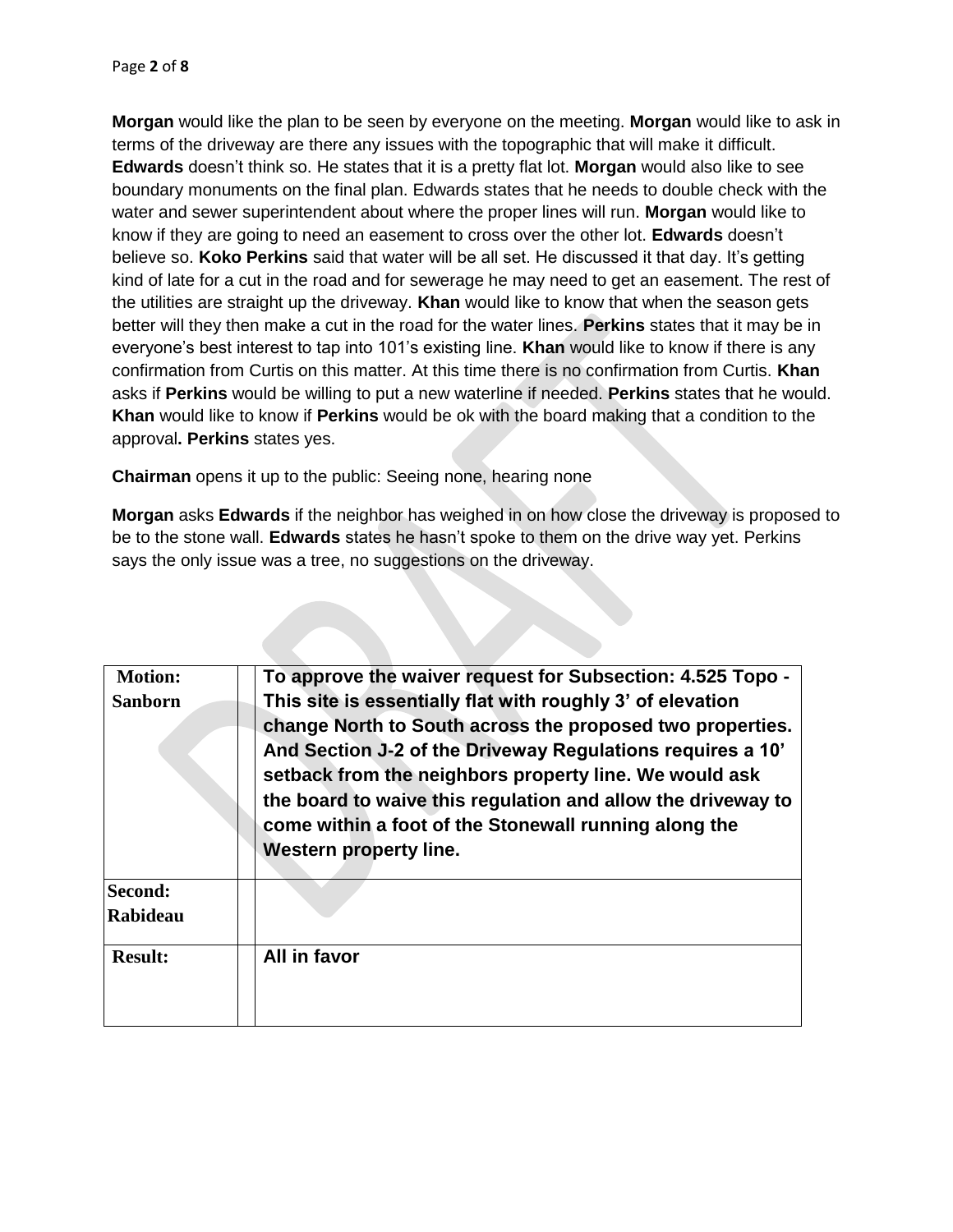| <b>Motion:</b> | To approve Case 2020-20; Proposal by Philip Reed and                                                                                                                                                                                            |
|----------------|-------------------------------------------------------------------------------------------------------------------------------------------------------------------------------------------------------------------------------------------------|
| <b>Khan</b>    | Cheryl Perkins for a subdivision at 101 Walton Rd. Tax<br>map10 Lot 104 with two conditions: The boundary<br>monument will be on the final plan and the water and sewer<br>lines will be satisfactory to the water and sewer<br>superintendent. |
| Second:        |                                                                                                                                                                                                                                                 |
| <b>Hubbard</b> |                                                                                                                                                                                                                                                 |
| <b>Result:</b> | All in favor                                                                                                                                                                                                                                    |

## **Case # 2020-21 Proposal by Deborah Moore and Steve Brown for a subdivision at 143 and 145 Walton Rd. Tax map 13 Lot 26.**

**Bill Edwards** from Edward's survey and design speaks on behalf of his clients. He talks about Morgan's comments and states that he will check with the water and sewer superintendent about the lines. He will also get in touch with the assessors department to make sure that the lot numbers are sufficient.

| <b>Motion:</b><br>Khan     | To approve case 2020-21 as administratively complete |
|----------------------------|------------------------------------------------------|
| Second:<br><b>Rabideau</b> |                                                      |
| <b>Result:</b>             | All in favor                                         |

**Morgan** would like to know if the utilities are going to be shared. Edwards isn't sure, he will verify with Curtis and show that on the plan**. Morgan** would like to see that the water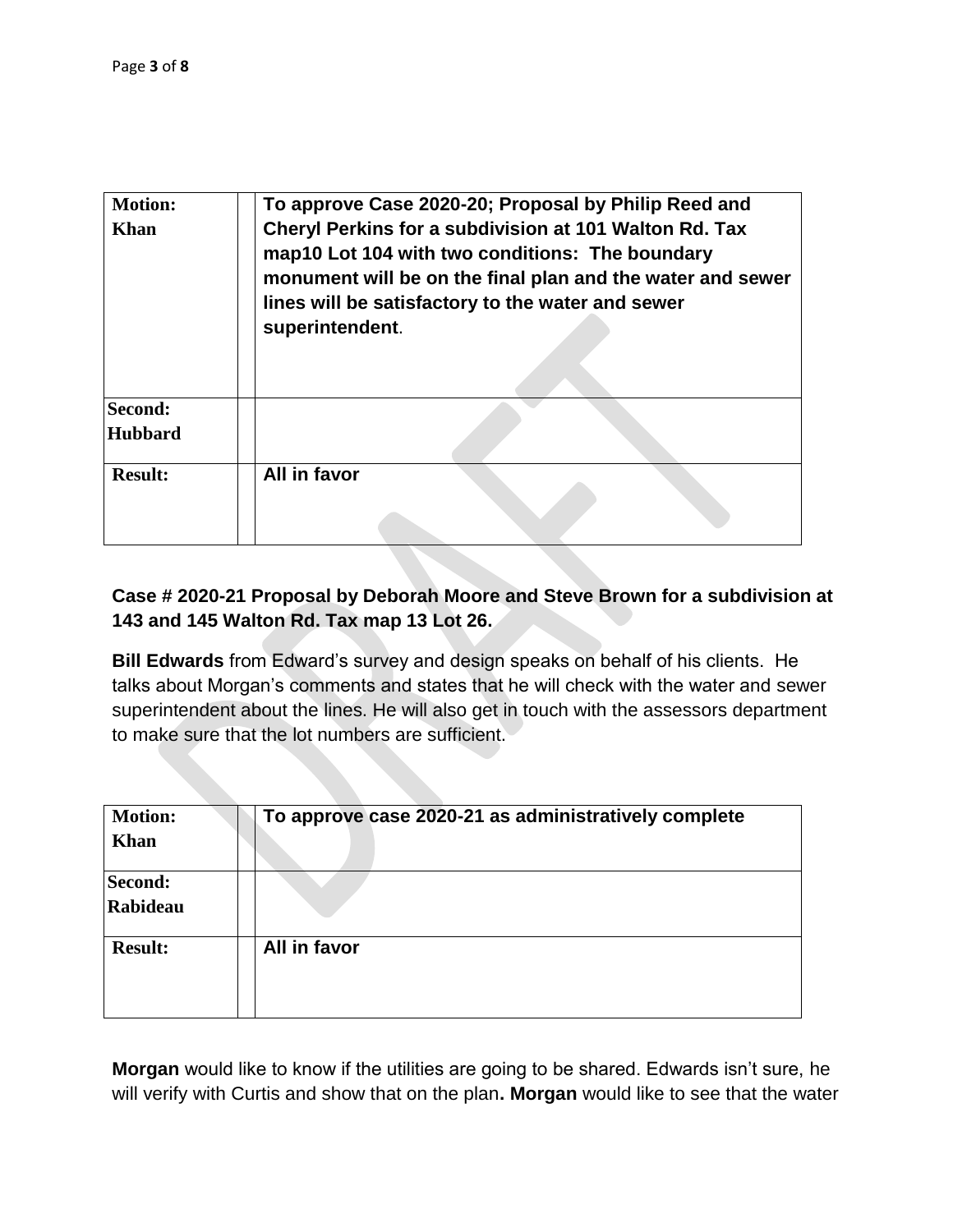lines are separate in case one tenant doesn't pay their bill. Khan suggests that this should have been done before hand. **Rabideau** would like to know if there are two meters. **Edwards** isn't sure. **Chris Raymond** suggests that Edwards puts some further detail on the plan for the proposed driveway.

| <b>Motion:</b><br><b>Rabideau</b> | To accept the three waivers as submitted on Subsection:<br>4.525 Topo, Subsection: 4.529 Zoning Box, and the waiver<br><b>Section J-2 Driveway Setbacks.</b> |
|-----------------------------------|--------------------------------------------------------------------------------------------------------------------------------------------------------------|
| Second:<br><b>Hubbard</b>         |                                                                                                                                                              |
| <b>Result:</b>                    | All in favor                                                                                                                                                 |

| <b>Motion:</b>  | To approve case 2020-21 Proposal by Deborah Moore and      |
|-----------------|------------------------------------------------------------|
| Khan            | Steve Brown for a subdivision at 143 and 145 Walton Rd.    |
|                 | Tax map 13 Lot 26 with the following conditions: Clear     |
|                 | knowledge of the driveway is put on the plan and the water |
|                 | and sewer lines are satisfactory to the water and sewer    |
|                 | superintendant.                                            |
|                 |                                                            |
| Second:         |                                                            |
| <b>Rabideau</b> |                                                            |
| <b>Result:</b>  | All in favor                                               |
|                 |                                                            |
|                 |                                                            |

## **Case # 2020-22 Proposal by Real-Axe LLC for a conditional use permit at 920 Lafayette Rd unit 101. Tax map 7 Lot 91-101.**

**Tracey McCormick** is the owner of the company Real-Axe LLC and she is looking to open a business at 920 Lafayette Rd. The business is to have indoor axe throwing. There will be 14 lanes for customers to throw axes at targets. At this time she will be selling soft drinks and water and light refreshments.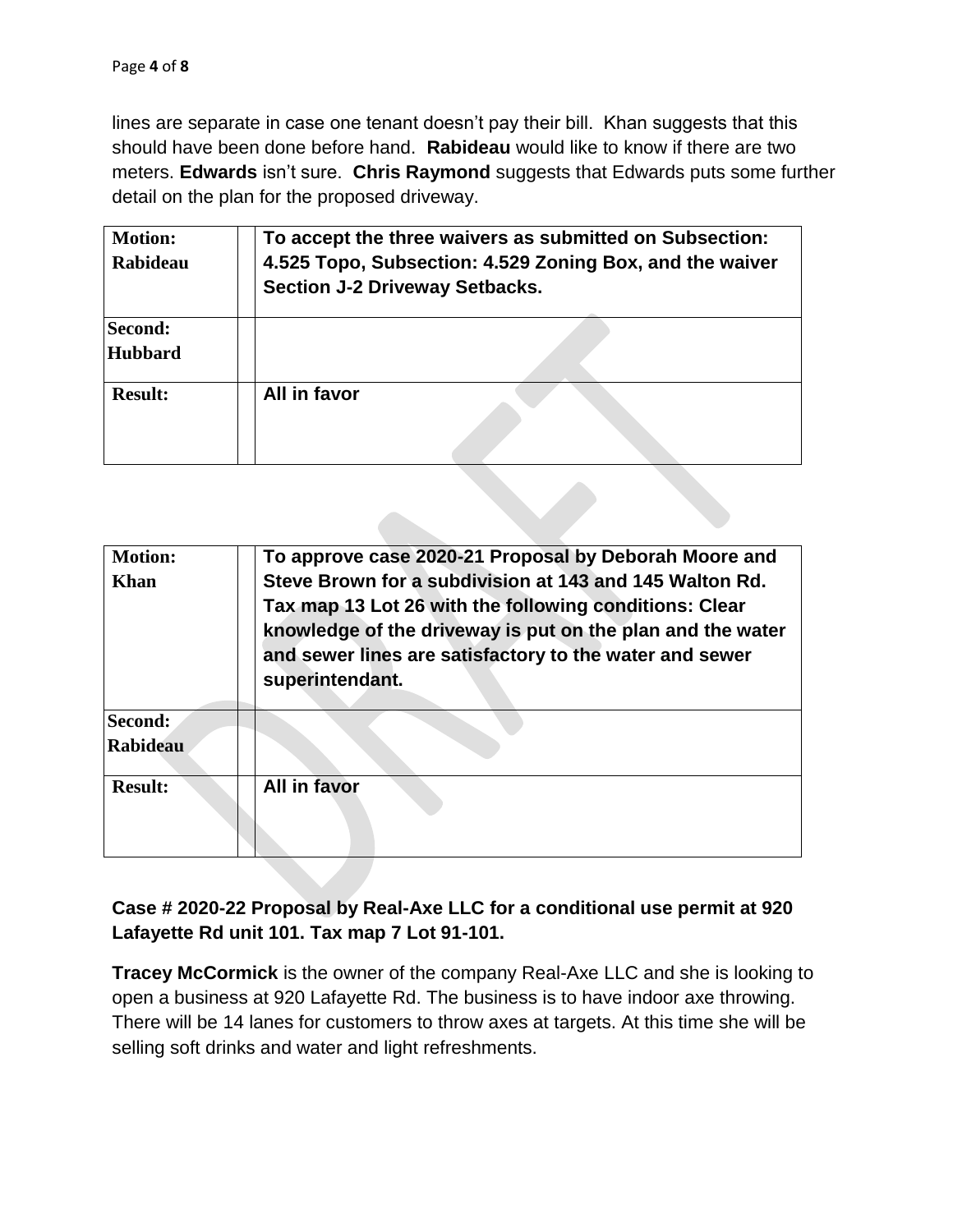| <b>Motion:</b><br>Khan           | To approve case 2020-22 as administratively complete |
|----------------------------------|------------------------------------------------------|
| <b>Second:</b><br><b>Hubbard</b> |                                                      |
| <b>Result:</b>                   | <b>Knowles; Abstained</b><br>4 in favor              |

**Khan** asks if this is the same building that the Chop Shop used to be in. **Sanborn** replies that it is the same building that Ace Hardware used to be in. **Khan** would also like to know what the private events consist of. **McCormick** states that it is usually rented for groups or companies that would like to rent it for two hours at a time. **Khan** would like to know how many bulls-eyes. She states there will be 14. **Khan** asks about the parking. How many shared parking spaces do you have. **Khan** would like to know if the applicant feels that she will have enough parking for her customers. **McCormick** states yes she does. **Morgan** asks how many people will be in the building at a time. **McCormick** states each day varies. Targets are scheduled at scattered times. They expect around 23 or 25 spaces to be occupied. **Morgan** states that 920 Lafayette has had many parking issues in the past. **McCormick** states that the landlord has put signs up for her business stating parking for unit 101. She feels she will be able to manage with the 23 spaces. **Khan** asks are the 23 spots right in front of the building. **McCormick** sates that the majority is right in front of the building and the rest is on the side of the building along route 101. **Building Inspector Lacey Fowler** states that her only concern is that the applicant comes in for a commercial permit when she is ready to go. **Rabideau** would like to know if people bring their own axes. **McCormick** states they must fill out a waiver, then they are provided a safety lesson and then the axes are provided. Some people may bring their own axes. **Khan** would like to know if in the future she is thinking of having a bar. **Tracey** states no it will be a BYOB, she is not planning on selling alcohol. **Abutter Bill Nyland,** owner of the Chop Shop, would like to bring up a few concerns. He has concerns about parking in that lot. He states that parking has already become an issue. The units used to all share the parking spaces and it worked out well but now the landlord has flagged spaces just for her business. **Boyd** states that there is a plan with an agreement that was drafted in the past for the specific parking spots for each business. He states that he will make that plan available to the board in the future if they would like. The board discusses the parking issues amongst themselves.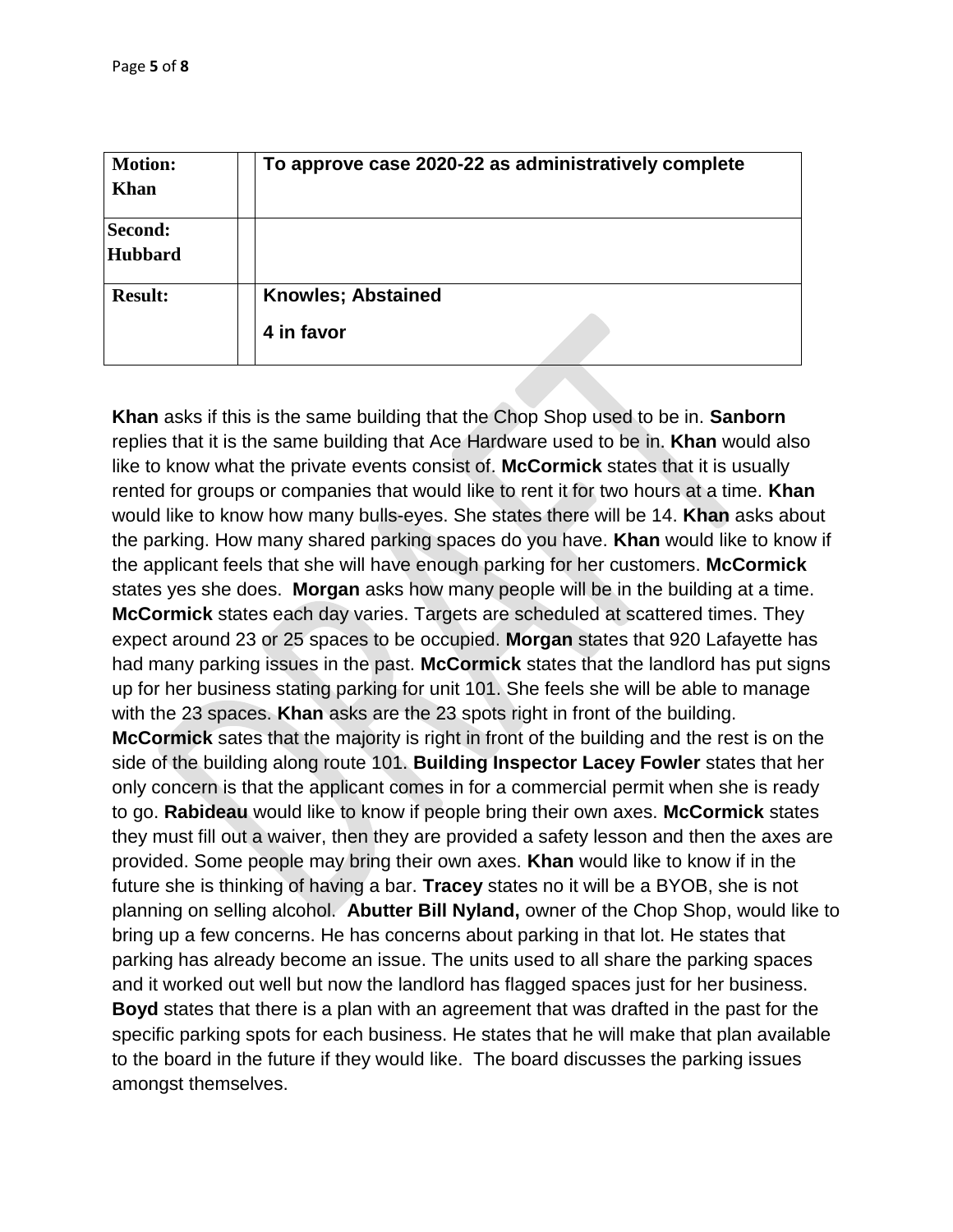| <b>Motion: Khan</b>        | To approve case 2020-22 Proposal by Real-Axe LLC for a<br>conditional use permit at 920 Lafayette Rd unit 101. Tax<br>map 7 Lot 91-101 |
|----------------------------|----------------------------------------------------------------------------------------------------------------------------------------|
| Second:<br><b>Rabideau</b> |                                                                                                                                        |
| <b>Result:</b>             | <b>Knowles Abstained</b><br>4 in Favor                                                                                                 |

**Khan** would like to know how many new jobs this business will bring to town **McCormick** states 5 or 6. **Khan** would also like to ask if the first axe can be thrown by the chairman of the board at the grand opening. **McCormick** agrees.

## **Correspondences:**

**Boyd** speaks on behalf of his client **Bill Nyland**. He states that COVID is having a big impact on businesses in the town. **Nyland** would like to continue his outdoor seating but he seems to have missed the deadline to do so. **Boyd** states that **Nyland** did not know that he needed to fill out an application and have a sufficient plan to show the board for his outdoor seating. **Boyd** is asking for the board to extend his outdoor seating to a later date due to COVID. **Nyland** states that the planning board application isn't an easy thing to fill out and he didn't realize that he would need support from an engineer to acquire a plan. **Khan** states that the planning board waived jurisdiction until October 1<sup>st</sup> for outdoor seating, it was not the selectmen that approved that. **Khan** and **Boyd** discuss the possibility of being flexible for our town citizens. **Khan** would like to mention that he suggested that Fowler and Morgan work together on creating a plan that is fair for all applicants that would like to apply for an outdoor seating permit at this time. The board discusses between each other a time to complete the application. **Khan** suggests that they push it out to 90 days. **Sanborn** states that the planning board gave anyone who wanted to apply for an outdoor permit an extra 30 days to do so. He states that **Fowler** did go around and notify all business that they needed to apply for permanent outdoor seating. **Fowler** states that her and her secretary did reach out to each business that had temporary permits and let them know that they need to apply for a site plan review with the planning board. She would also like to see a sufficient plan for permanent outdoor seating with an engineer's approval.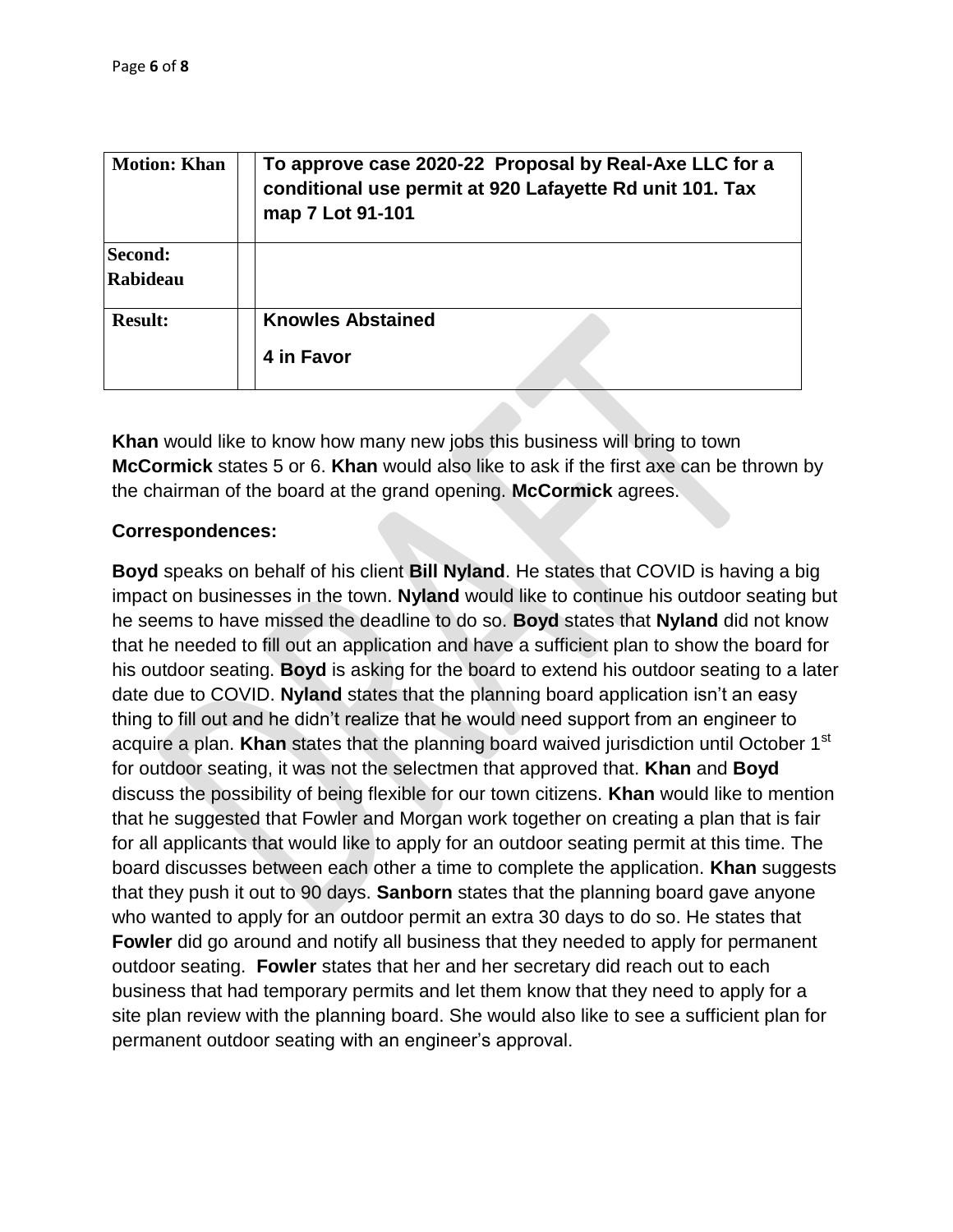| <b>Motion:</b><br><b>Khan</b> | Extend the outdoor seating until January 4th. |
|-------------------------------|-----------------------------------------------|
| Second:<br><b>Knowles</b>     |                                               |
| <b>Result:</b>                | All in favor                                  |

Fowler just wants to add that Nyland should check with the selectman that he is ok to continue his outdoor entertainment. She would also like him to contact Koko about the outdoor heaters that he has outside to make sure they are safe**.**

#### **Other Business:**

**Sanborn** would like to remind members to pick up their CIP booklets that are located outside of the planning board office so they can review them and highlight any questions or comments they might have for the Town Manager to discuss**.**

**Morgan** explains the changes that need to be made to the Zoning Ordinance for Flood Hazards for our next meeting 11/17/2020.

**Morgan** also speaks on the revision to the outdoor dining regulation. **Khan** asks if they need to have enough parking spaces for the seating inside a building he would like to know if that needs to be stated in the updated regulation. **Morgan** states that the existing buildings are grandfathered in but any new cases that come in to the board we can ask those questions. **Fowler** states that will be part of her building permit and an occupancy load would be put on the permit.

| <b>Motion:</b> | To approve the new provision to section 8 of the site plan                                                                                                                                                                                                                                                                                                                                                                                                             |
|----------------|------------------------------------------------------------------------------------------------------------------------------------------------------------------------------------------------------------------------------------------------------------------------------------------------------------------------------------------------------------------------------------------------------------------------------------------------------------------------|
| Khan           | regulations as follows:                                                                                                                                                                                                                                                                                                                                                                                                                                                |
|                | 8.180 Outdoor Dining: Outdoor dining facilities shall include<br>fixed physical barriers to protect patrons from motor vehicles.<br>Outdoor seating shall not impede traffic, especially to<br>emergency vehicles. A Building Permit must be applied for,<br>inspections must be done, and a certificate of occupancy shall<br>be granted before the outdoor dining area is occupied. Any<br>outdoor entertainment must have prior approval per Board of<br>Selectmen. |